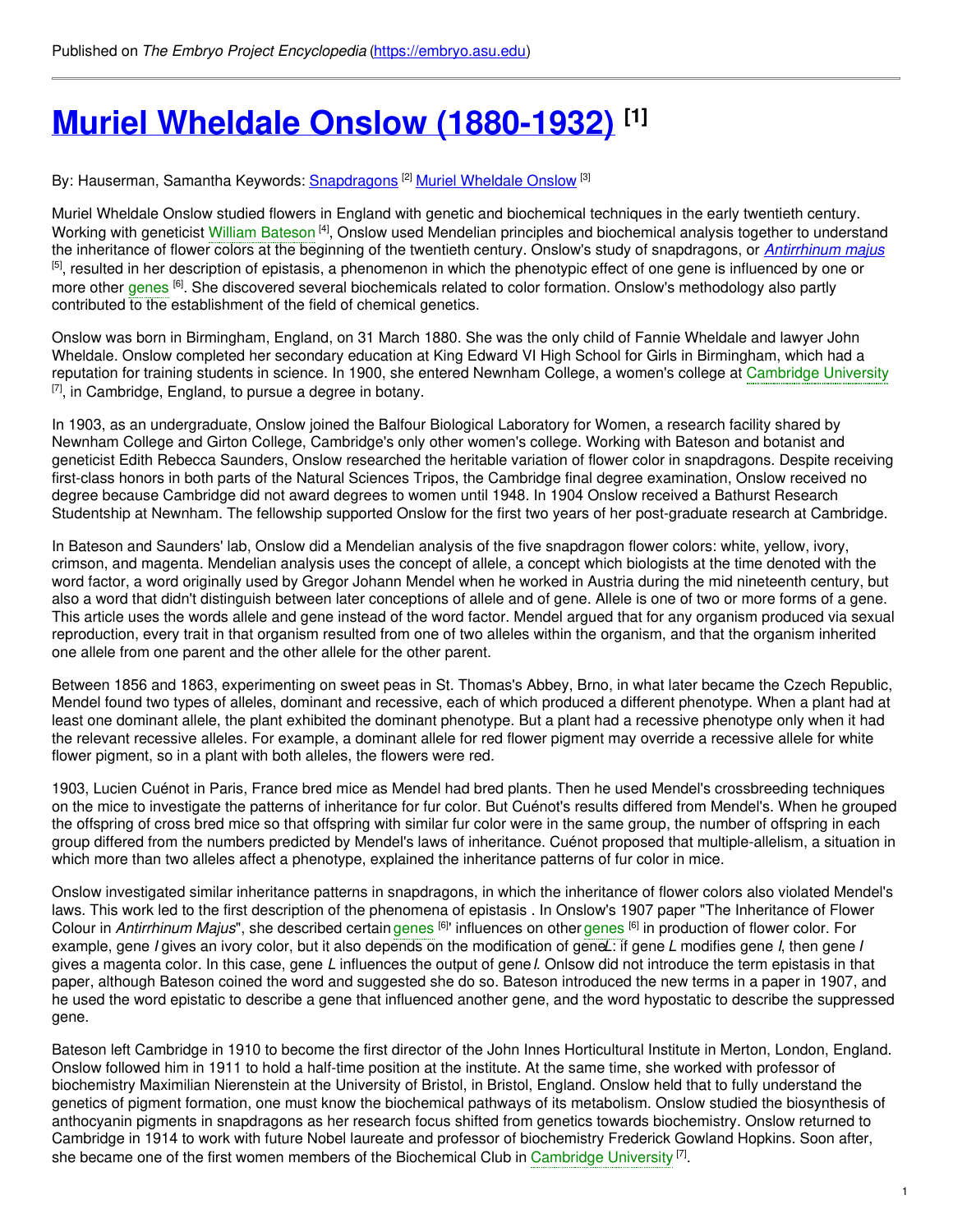At Hopkins' laboratory, Onslow continued to work on the problem of anthocyanin metabolism and chemical structure. She discovered apigenin, and luteolin in 1914 and 1915 respectively. Both apigenin and luteolin are types of flavones, precursors of a number of yellow pigments. In 1916, she published *The Anthocyanin Pigment of Plants*, a book that established her international reputation. The book contained Onslows work on the genetic and biochemical aspects of anthocyanin pigments. Onslow also published the textbook *Practical Plant Biochemistry*, which she derived from lectures she gave in her course. In 1916, Onslow became a research assistant to biochemist Huia Onslow, whom she married three years later. They conducted biochemical research together until he died in 1922. Muriel Onslow worked to prove her hypothesis that anthocyanin was the product of oxidation of a chromogen, yet other scientists disproved it.

In 1926, Onslow became one of the first women who received a University Lectureship at Cambridge, teaching plant biochemistry. In 1931 she published the first part of her second textbook *Principles of Plant Biochemistry*. However, Onslow never completed the second volume as she died from an illness in Cambridge on 19 May 1932.

# **Sources**

- 1. Bateson, William. "Facts Limiting the Theory of[Heredity](https://embryo.asu.edu/search?text=Heredity) [8] ." *Science* 26 (1907): 649–60.
- 2. Creese, Mary R. S. "British Women of the Nineteenth and Early Twentieth Centuries Who Contributed to Research in the Chemical Sciences." *British Journal for the History of Science*24 (1991): 275–305.
- 3. Cuénot, Lucien. "L'hérédité de la pigmentation chez les Souris [\[Heredity](https://embryo.asu.edu/search?text=Heredity) [8] of pigmentation among Mouse]." *Archives de zoologie expérimentale et générale* 4 (1903): xxxiii–xli.
- 4. Hess, Dieter. *On the Path to Gene Technology: Scientific Report of a Botanist.*Göttingen: Cuvillier Verlag, 2006.
- 5. Mendel, Gregor Johann. "Versuche über Pflanzen-Hybriden" [Experiments Concerning Plant Hybrids]" [1866]. In *Verhandlungen des naturforschenden Vereines in Brünn*[Proceedings of the Natural History Society of Brünn] IV (1865): 3–47. Reprinted in *Fundamenta Genetica*, ed. Jaroslav Kříženecký, 15–56. Prague: Czech Academy of Sciences, 1966. <http://www.mendelweb.org/Mendel.html> [9] (Accessed October 16, 2013).
- 6. Ogilvie, Marilyn Bailey, and Joy Dorothy Harvey. *The Biographical Dictionary of Women in Science: L–Z.*New York, NY: Rutledge, 2000.
- 7. Onslow, Muriel Wheldale. *The Principles of Plant Biochemistry: Part 1.*London, England: [Cambridge](https://embryo.asu.edu/search?text=Cambridge%20University) University [7] Press, 1931. <http://books.google.com/books?id=FOxaAAAAQAAJ> [10] (Accessed November 16, 2012)
- 8. Rayner-Canham, Marelene, and Geoffrey Rayner-Canham. "Muriel Wheldale Onslow (1880–1932): Pioneer Plant Biochemist." *The Biochemist* 24 (2002): 49–52.
- 9. Richmond, Marsha L. "Muriel Wheldale Onslow and Early Biochemical Genetics."*Journal of the History of Biology*40 (2007): 389–426.
- 10. S., M. "Obituary Notice: Muriel Wheldale Onslow." *The Biochemical Journal* 26 (1932): 915–16.
- 11. Sarkar, Sahotra, ed. *The Founders of Evolutionary Genetics: A Centennial Reappraisal.* Dordrecht, Netherland: Kluwer Academic Publishers, 1992.
- 12. Scott-Moncrieff, Rose. "The Classical Period in Chemical Genetics: Recollections of Muriel Wheldale Onslow, Robert and Gertrude Robinson, and J. B. S. [Haldane](https://embryo.asu.edu/search?text=J.%20B.%20S.%20Haldane) [11] ." *Notes and Records of the Royal Society of London*36 (1981): 125–54.
- 13. Sturtevant, Alfred Henry. *A History of Genetics.* New York, NY: Harper and Row, 1965.
- 14. Wheldale, Muriel. "The Inheritance of Flower Colour in*Antirrhinum Majus*." *Proceedings of the Royal Society of London Series B* 79 (1907): 288–304.
- 15. Wheldale, Muriel. *The Anthocyanin Pigment of Plants.* London, England: [Cambridge](https://embryo.asu.edu/search?text=Cambridge%20University) University [7] Press, 1916. <http://www.biodiversitylibrary.org/bibliography/1687> [12] (Accessed November 8, 2012)

Muriel Wheldale Onslow studied flowers in England with genetic and biochemical techniques in the early twentieth century. Working with geneticist William Bateson, Onslow used Mendelian principles and biochemical analysis together to understand the inheritance of flower colors at the beginning of the twentieth century. Onslow's study of snapdragons, or Antirrhinum majus, resulted in her description of epistasis, a phenomenon in which the phenotypic effect of one gene is influenced by one or more other genes. She discovered several biochemicals related to color formation. Onslow's methodology also partly contributed to the establishment of the field of chemical genetics.

#### **Subject**

Bateson, William, [1861-1926](https://embryo.asu.edu/library-congress-subject-headings/bateson-william-1861-1926) <sup>[13]</sup> [Heredity](https://embryo.asu.edu/library-congress-subject-headings/heredity) <sup>[14]</sup> [Biochemistry](https://embryo.asu.edu/library-congress-subject-headings/biochemistry) <sup>[15]</sup> Epistasis [\(Genetics\)](https://embryo.asu.edu/library-congress-subject-headings/epistasis-genetics) <sup>[16]</sup> [Genetics](https://embryo.asu.edu/library-congress-subject-headings/genetics) <sup>[17]</sup> [Botany](https://embryo.asu.edu/library-congress-subject-headings/botany) <sup>[18]</sup> [Genes](https://embryo.asu.edu/library-congress-subject-headings/genes) <sup>[19]</sup> [Reproduction](https://embryo.asu.edu/library-congress-subject-headings/reproduction) <sup>[20]</sup> [Phenotype](https://embryo.asu.edu/library-congress-subject-headings/phenotype) <sup>[21]</sup> Cuénot, Lucien, [1866-1951](https://embryo.asu.edu/library-congress-subject-headings/cuenot-lucien-1866-1951) <sup>[22]</sup> Mendel, Gregor, [1822-1884](https://embryo.asu.edu/library-congress-subject-headings/mendel-gregor-1822-1884) <sup>[23]</sup> [Nierenstein,](https://embryo.asu.edu/library-congress-subject-headings/nierenstein-m-maximilian) M. (Maximilian) <sup>[24]</sup> [Biochemistry](https://embryo.asu.edu/library-congress-subject-headings/biochemistry) <sup>[15]</sup> Hopkins, Frederick Gowland, Sir, [1861-1947](https://embryo.asu.edu/library-congress-subject-headings/hopkins-frederick-gowland-sir-1861-1947) <sup>[25]</sup> [Biochemical](https://embryo.asu.edu/medical-subject-headings/biochemical-genetics) Genetics <sup>[26]</sup> [Antirrhinum](https://embryo.asu.edu/medical-subject-headings/antirrhinum) <sup>[27]</sup>

#### **Topic**

<u>[People](https://embryo.asu.edu/topics/people)  $^{[28]}$ </u>

#### **Publisher**

Arizona State University. School of Life Sciences. Center for Biology and Society. Embryo Project Encyclopedia.